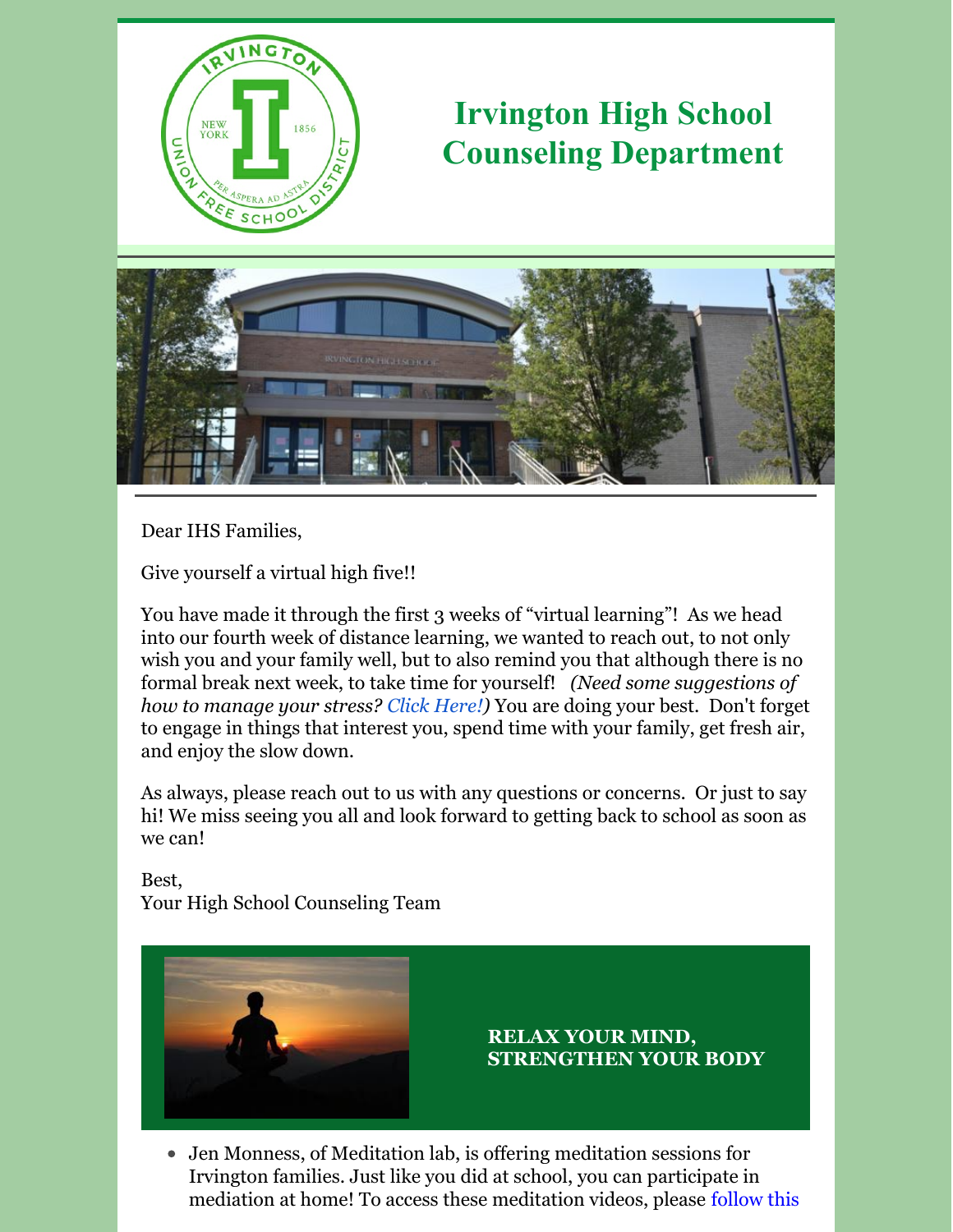link and enter the password "SpringMedLab". You can use the videos as many times as you would like.

- The Monterey Bay Aquarium ha[s](https://www.youtube.com/playlist?list=PLq_DVMr7CmlJ3DJothjCJNylwgyrB72V6) guided [meditation](https://www.youtube.com/playlist?list=PLq_DVMr7CmlJ3DJothjCJNylwgyrB72V6) videos with jellyfish, turtles, and other relaxing critters.
- The Center for Healthy Minds (connected with the University of Wisconsin) is now sharing thei[r](https://tryhealthyminds.org/?utm_campaign=d552d1adf1- Mar2019_DNewsletter&utm_medium=email&utm_source=Center for Healthy Minds&utm_term=0_cce2315563-d552d1adf1-8854969) Healthy Minds [Program](https://tryhealthyminds.org/?utm_campaign=d552d1adf1- Mar2019_DNewsletter&utm_medium=email&utm_source=Center for Healthy Minds&utm_term=0_cce2315563-d552d1adf1-8854969) App for free.



- Take a free MOMA (Museum of Modern Art) online class! [Click](https://www.moma.org/research-and-learning/classes) here to view the many courses available.
- The Met is releasing live [recordings](https://www.metopera.org/) of operas from past years for free. A new one drops every night and is available to watch for 24 hours on their homepage.
- [Broadwayworld.com](http://broadwayworld.com/) is broadcasting "living room concerts" -- big-time Broadway performers singing from their homes, often accompanying themselves. You can sign up on their website to receive alerts when new ones drop.
- Do you know about [Kanopy](https://www.kanopy.com/)? LA Library's film catalog. Watch great indies, foreign films, and more for free. All you need is your library card!
- Want to feel like a kid again? [Check](https://artsycraftsymom.com/category/art-activities/artists/?fbclid=IwAR3aIYBbcomLuD0Z0PS9DdCR_UHOLJV0C-_sYv_rPZdOu8ESyD6J_b04Pxk) out these crafts that will get your hands dirty while making your mind clear!
- Not sure what craft is right for you? HGTV has an online quiz that can help you decide what your next project should be! [Check](https://www.hgtv.com/design/make-and-celebrate/handmade/quiz-what-type-of-artist-are-you) it out here!



**STAY ACTIVE!**

- Active by [POPSUGAR](https://www.popsugar.com/fitness/active-by-popsugar-launches-free-workouts-amid-coronavirus-47311907) is offering Free at-home workout tutorials. There's no excuse now!
- NIKE is now offering their [subscription](https://news.nike.com/news/nike-digital-health-activity-resources) service for no charge. This service includes studio-style streaming workouts, progressive training programs and expert tips from our elite Nike Master Trainers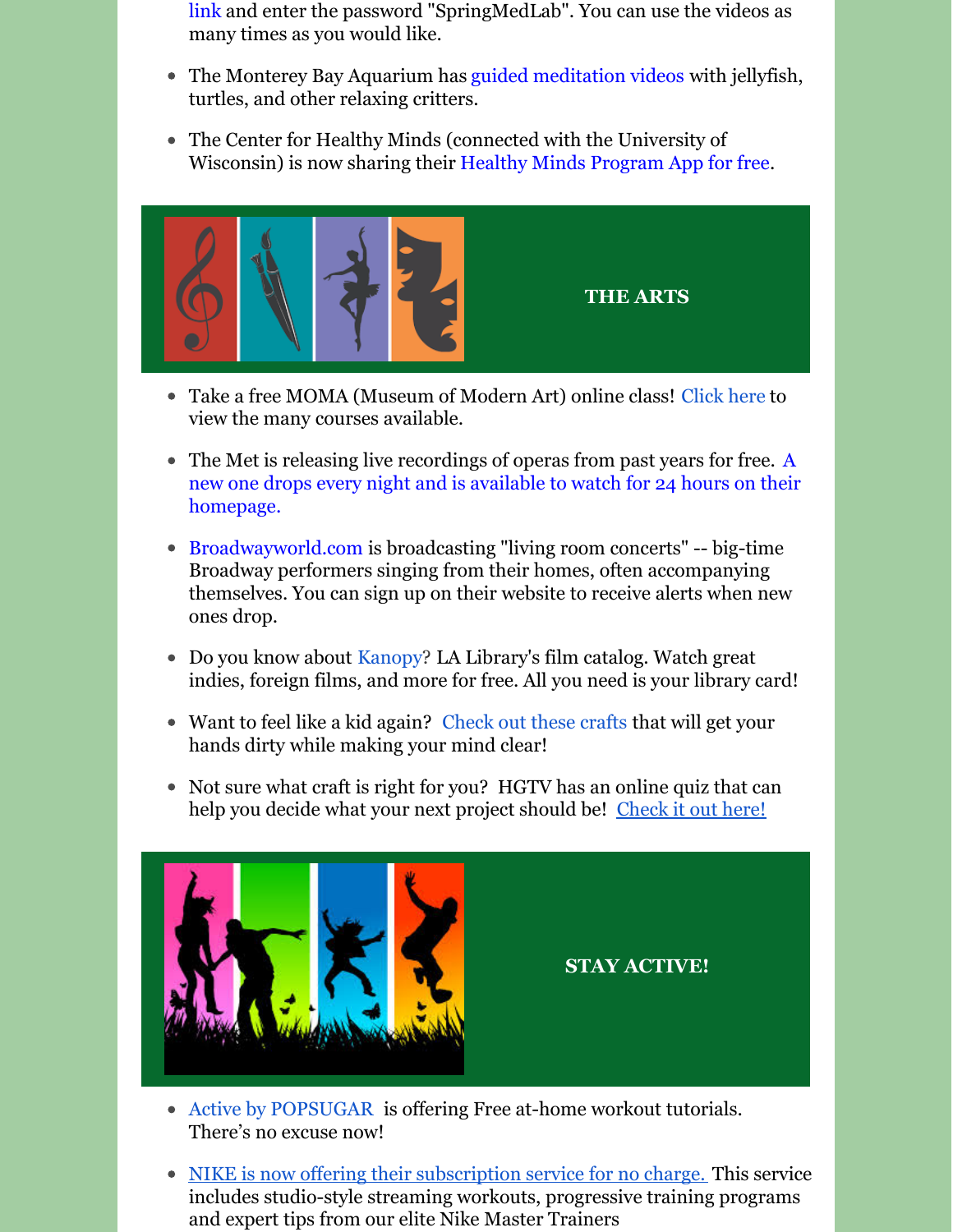

### **READ A NEW BOOK OR LISTEN TO A NEW PODCAST**

- Need some musical [inspiration?](https://www.usatoday.com/story/entertainment/music/2020/03/20/coronavirus-100-songs-listen-while-youre-stuck-at-home/2882725001/) Here's a list of 100 songs to lift your spirits!
- Want to listen to a new heartwarming story every day? Check out [Storycorps'](https://storycorps.org/heartwarming/) catalogue of uplifting true tales. StoryCorps' mission is to preserve and share humanity's stories in order to build connections between people and create a more just and compassionate world.
- Need a new podcast? Here are some to look into:
	- Dear [Hank](https://www.wnycstudios.org/podcasts/dear-hank-john) and John
	- Harry Potter Fan? [Check](https://www.harrypottersacredtext.com/) this out!
	- [Radiolab](https://www.wnycstudios.org/podcasts/radiolab) is one of Ms. Colman's favorite podcasts!
	- Love science? [Here's](https://www.sciencefriday.com/) one for you!
	- Stuff You Missed In [History](https://www.iheart.com/podcast/stuff-you-missed-in-history-cl-21124503/) Class
	- Another goodie! Wait [Wait...](https://www.npr.org/programs/wait-wait-dont-tell-me/) Don't Tell Me!
	- For our Video [Game](https://whatsgoodgames.com/) Fans
	- Who [Would](https://whowouldwinshow.com/listen/) Win? Finally, someone is taking this question and others like it seriously in a geeky podcast about beloved comic, scifi, and fantasy characters.

*List of podcasts provided by: [https://www.parentmap.com/article/best](https://www.parentmap.com/article/best-podcasts-tweens-teens)podcasts-tweens-teens*



**LEARN (Outside School Work)**

- National Parks are offering virtual tours of many of their [breathtaking](https://www.insider.com/national-parks-america-virtual-tours-3d-visit-2020-3#take-in-the-stunning-canyons-found-in-big-bend-national-park-4) parks.
- The San Diego Zoo offer[s](https://animals.sandiegozoo.org/live-cams) live cams on many of their [animals](https://animals.sandiegozoo.org/live-cams). See what the baboons are up to while we're all stuck in our homes.
- The Northern Lights are on [livestream](https://explore.org/livecams/aurora-borealis-northern-lights/northern-lights-cam) all the time.
- If you like the idea of learning, take any one (or more) completely free classes at [Coursera](https://www.coursera.org/). Thousands of courses in Arts & Humanities, IT,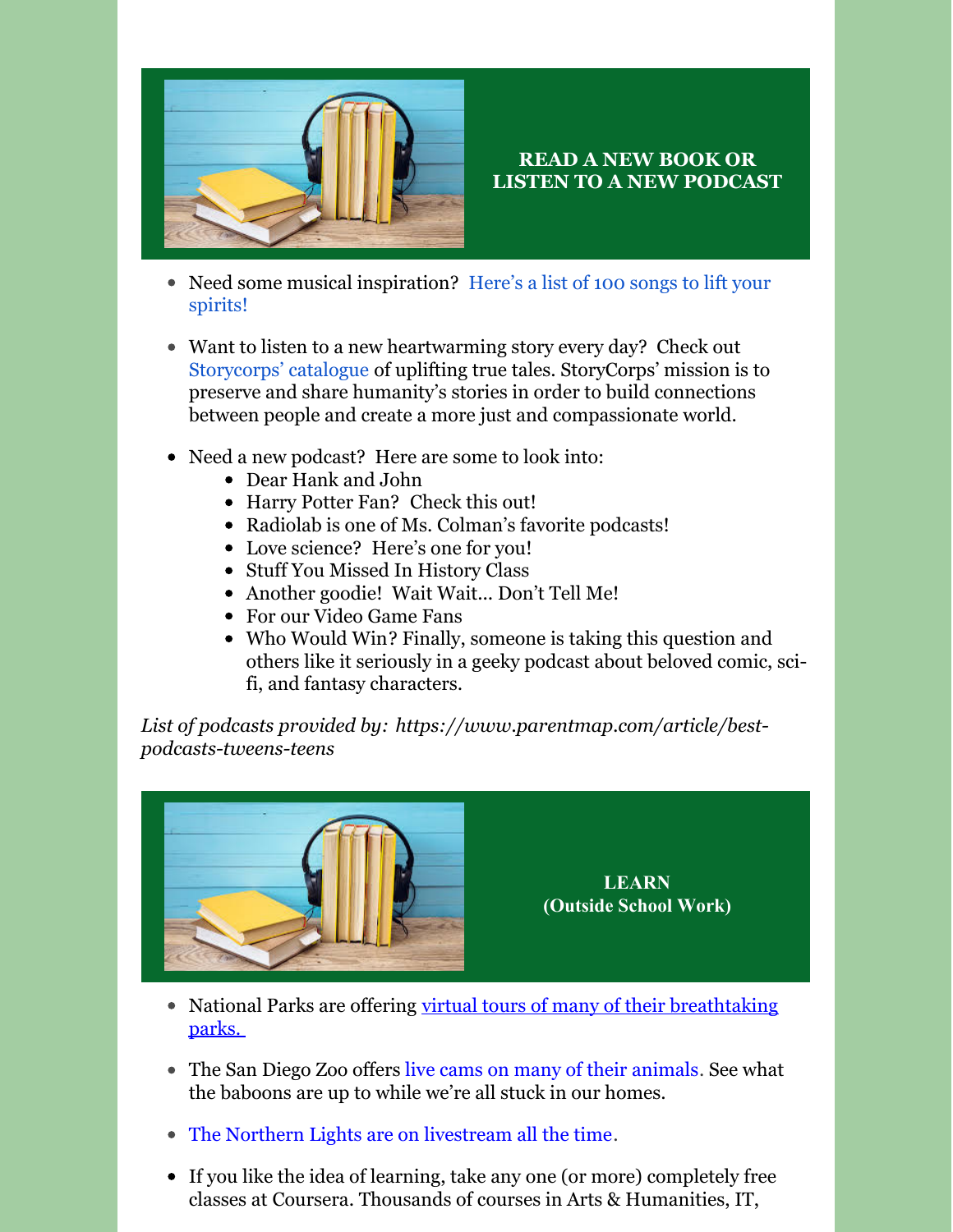Literature, Languages, etc.

- Here is a list of 450 Ivy League courses that you can take online for [FREE](https://www.freecodecamp.org/news/ivy-league-free-online-courses-a0d7ae675869/).
- Not tired of learning? TED Talks are free and [amazing](https://www.ted.com/talks).
- Take up your own STEAM project. MIT [hosts](https://fullsteam.mit.edu/projects-page/) a site of projects that may give you some inspiration.
- Disney Imagineering fans, get ready! If you've ever been one of many guests who's visited a Disney theme park and found yourself inspired to dream, build and create, there's a FREE online [program](https://disneyparks.disney.go.com/blog/2019/08/walt-disney-imagineering-partners-with-khan-academy-to-bring-you-imagineering-in-a-box/) you just can't miss!



- Want a new game to play? This [article](https://nymag.com/strategist/article/best-family-board-games.html) lists some of the highest rated family focused games currently available!
- Test your knowledge! Take a trivia quiz here: <http://quizfreak.net/>

## **The School Counseling Team**

Emily Colman (last names A-C) [e-mail](mailto:emily.colman@irvingtonschools.org)

Heather Attenello (last names D-J) [e-mail](mailto:heather.attenello@irvingtonschools.org)

Andrew Lund (last names K-P) [e-mail](mailto:andrew.lund@irvingtonschools.org)

Rebecca Kruge (last names Q-Z) [e-mail](mailto:rebecca.kruge@irvingtonschools.org)



*You can unsubscribe at any time by clicking the link at the bottom of every email*

#### **Visit our [website](https://www.irvingtonschools.org/Page/3158)**